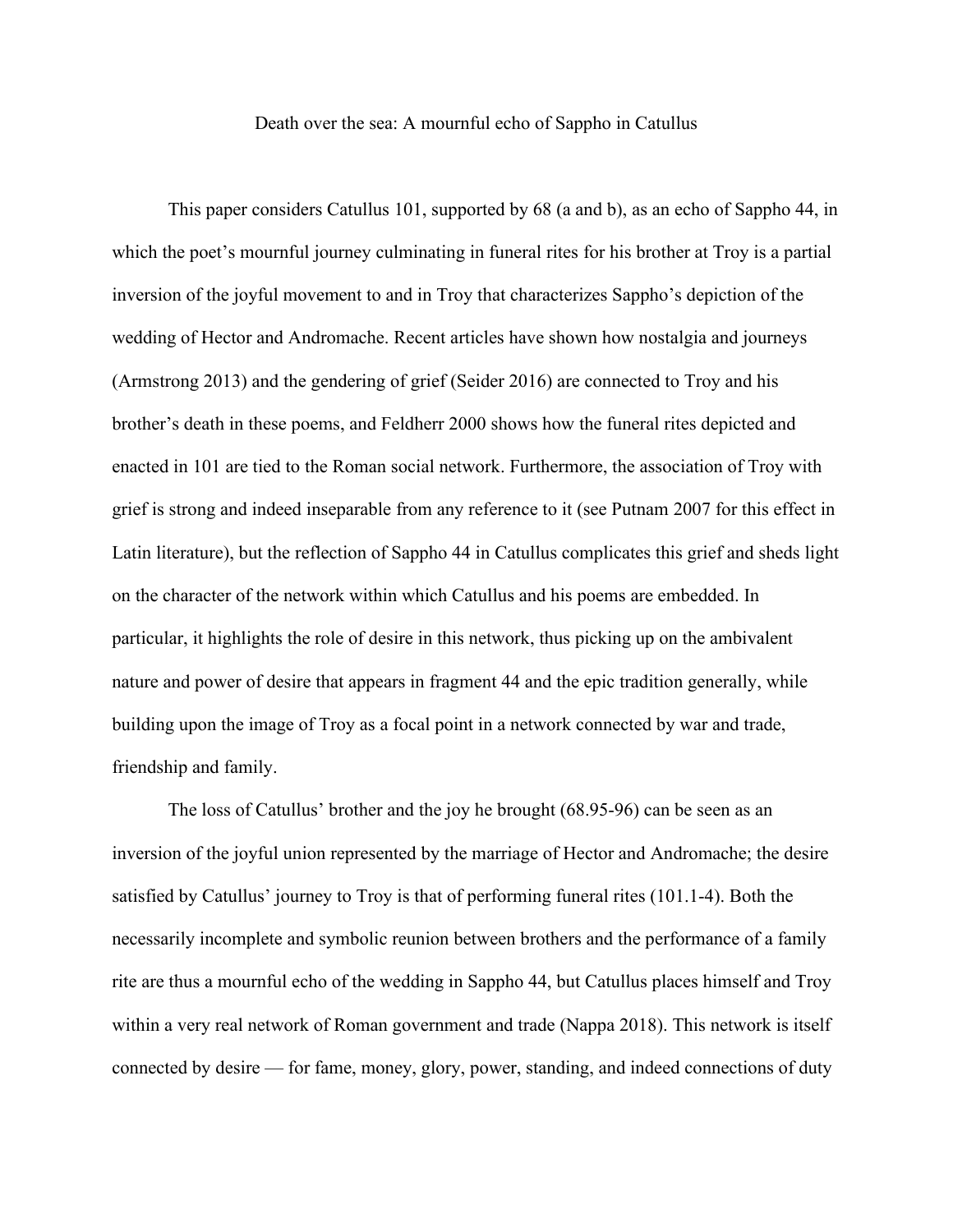and love. This is also an echo of the network reflected in Sappho, for both global and personal come together in the story of the Trojan War, in which one sees desire connected to both the grand movements of empire and war and the creation and destruction of households and love. This mix of personal and public is perhaps given broader scope, if less emphasis, in Catullus.

The intensity of Catullus' grief for his brother befits the scale of the grief connected to Troy, as is underscored by the image of his whole house buried (68.94), but any reference to Troy opens up a range of associations. Journeys, glory, family and friendship, heroism, power, and desire – all are present alongside the great destruction. At the same time, the celebration in Sappho 44 contains its own mournful echoes, for the wedding of Hector and Andromache brings to mind the most famous, and destructive, wedding in the tale of Troy, that of Paris and Helen (Spelman 2017). As fragment 16 makes explicit, that union involves a separation from a husband, but marriage in the ancient Greek world always had an implicit grief in the separation of the brides and their families. This is emphasized in 44 by the references to bringing Andromache across the sea to Troy. The layers of this image are inverted in Catullus' evocation of 44, as loss becomes the primary theme and the joyful a sad counterpoint. Ambivalence in an erotic context is a recurring theme in the poems of Catullus, but he, like Sappho, positions Troy within a larger network, and the entwined imagery of desire, bonds of familial love, and networks of war and trade that is evoked in 101 can add to our understanding of his poetic world.

## Bibliography

Armstrong, Rebecca. 2013. "Journeys and Nostalgia in Catullus."*CJ* 109: 43-71. Feldherr, Andrew. 2000. "*Non inter nota sepulcra*: Catullus 101 and Roman Funerary Ritual."

*CA* 19: 209-231.